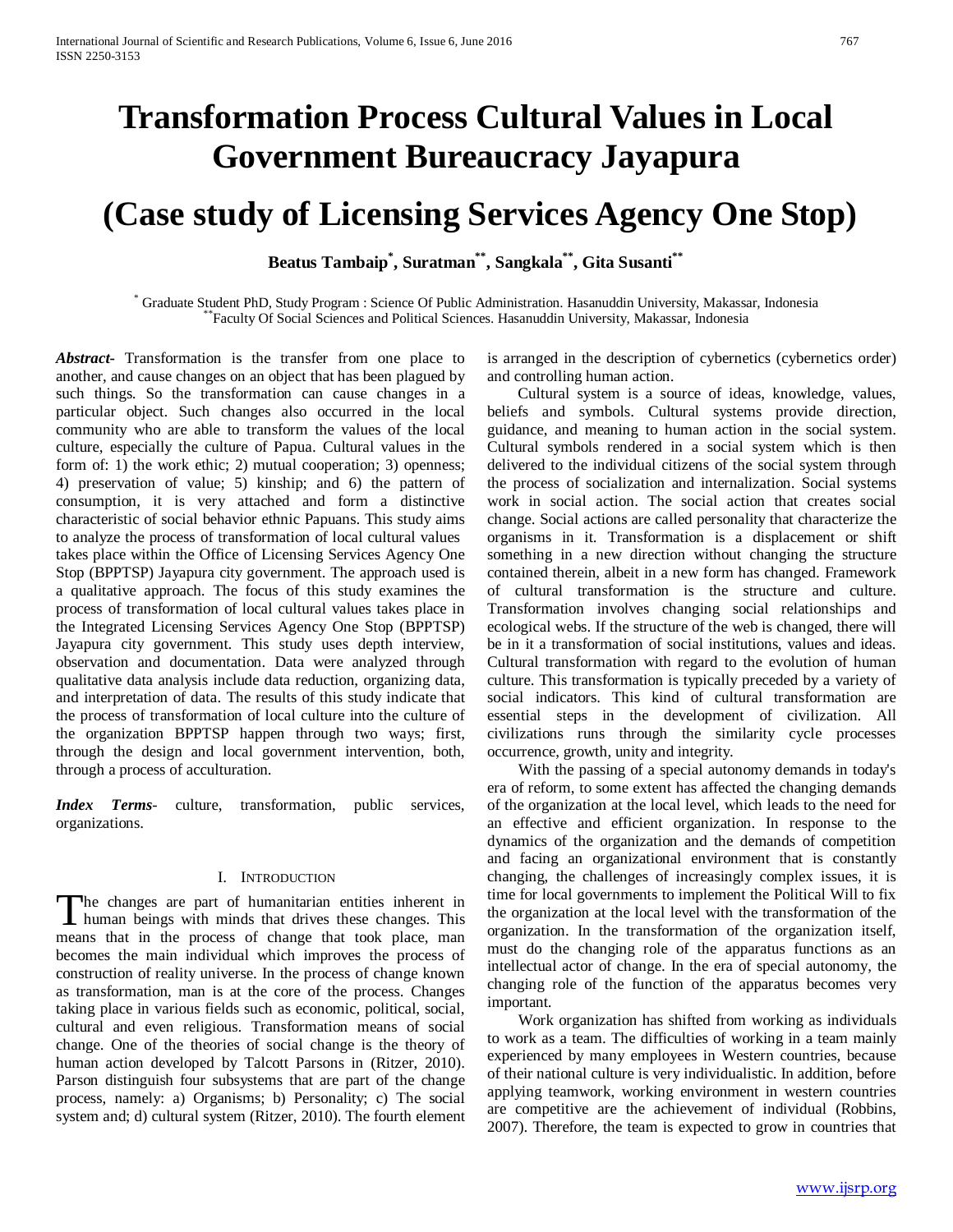have high collectivistic values. According to Hofstede (1991), Indonesia is one of the countries that have a high collectivistic values where group interests are above the interests of individuals, so we can say teamwork system is well developed in Indonesia. It can be characterized by the values of the local culture that transformed the depths of bureaucracy for collectivistic cultures will always conduct its activities by interest groups, the protection of the group and the decision by the group. In the context of the Papuan people when changes will be made then require painstaking efforts to reconstruct human society Papua be able to become a strong and dignified. Strong human constructed of strong human resources as well. Therefore, need to change the values of human Papua that now exists with the main cultural values born of the power of philosophical values Papuan culture that essentially it has a value not less than the Balinese culture with customary village. Or is it more accurate to say that at this time, when his development is based on the values of modernity makes the Papuan community suffered a setback in various fields. Therefore, efforts are needed to identify the back indigenous people of Papua to support the development in Papua. In the transformation of the organization itself, must do the changing role of the human resource function as an intellectual actor of change. In the era of regional autonomy, the changing role of the human resource function becomes very important. Culture poor work ethic, attitude and knowledge that are not adaptive to the changing demands should be terminated immediately. We live in a time that is now forcing us to move after move the base changes and forces us to be bound in a thing called "Upside-down thinking". Then the main core problem is how these transformations occur within the Local Government organization that affects organizational performance.

 In the process of organizational transformation Appears one common theme that characterizes the process of transformation itself and form items, namely: to work as a solid team and together support the non-hierarchical structure. Working as a team in the face of obstacles organization, is a sign for an organization that is in the process of transformation. Organization of Local Government (LG), decentralization should be Able to reduce some of the traditional barriers throughout the organization. The government can reduce functional effectiveness and are an impediment to the efficiency of the organization, job title and physical obstacles created by the organization. The role, functions and duties roomates are organized by a team of people who joined the team selected based on their competence and their passion for things that are being implemented. Each unit can select an organizational structure that is Able to create a reward tangible for the public, an organizational structure that Gives space for the creation of the control or the control of the government to the public (Top-Down Control) and control of the public to the government (Bottom-up Control).

 Such changes also occurred in the local community who are able to transform the values of the local culture, especially the culture of Papua. Cultural values in the form of: 1) the work ethic; 2) mutual cooperation; 3) openness; 4) preservation of value; 5) kinship; and 6) the pattern of consumption, the stretcher is very attached and form a distinctive characteristic of social behavior ethnic Papuans.

 Public service is one of the main functions of the bureaucracy is the duty officers. Public services are a problem that always accompany the everyday people. In various local media Papua explain the negative image of bureaucracy and poor quality of public services is reflected in the rise of feedback, complaints and scorn in the media. Community complained the quality of service, their corruption, extortion or pull funds out the provisions set forth sluggish performance of staff, number of tables that must be passed when issuing prescriptions, health insurance ethnic Papuans, the uncertainty of the length of the due completion of affairs and so on.

 Good Research Development Service (GDS) from 2002 to 2004 found some problems in the public service are, first, the uncertainty of public services, the time, the usual method of service. Second; discrimination in services by friendship, instance, ethical religion; Third, the bureaucratic bribery, extortion became considered reasonable and acceptable; and Fourth, the orientation is not on the user but on the interests of the service for the officials.

 Implementation of poor public service in the Department of Technical associated in Jayapura city government has been an open secret for any society as a recipient of the service, this expression is not excessive when looking at the fact that the civil rights of citizens are often violated in the process to obtain the identity of the population such as the National Identity Card (KTP ). Making Family Card (KK), manufacture of Birth Certificate, which should be easy, complicated by the number of tables, the wait time and a series of procedures to go through. Such complaints that often arise from the public in the administration of public services, especially of the poor quality of public service delivery.

 Based on preliminary observations, the officials at the office of Licensing Services Agency One Stop (BPPTSP) Jayapura city government is still low discipline, it is seen from the coming hours and hours of employees who did not return according to the rules. In general, the existing staff came late but came home early from office hours. This condition is clearly hindered BPPTSP service at the office.

## II. RESEARCH METHODS

 This study used qualitative research methods. The location of research carried out at the office of Licensing Services Agency One Stop (BPPSTP) Jayapura, Papua province, Indonesia. In this study the focus is directed to assessing the process of transformation of local cultural values that take place in the Integrated Licensing Services Agency One Stop (BPPTSP) Jayapura city government.

 Types of data collected in this study are primary data and secondary data. Primary data were obtained from the data collected from the data source or key informants (key informant) in the Office of the City BPPTSP Jayapura. While secondary data obtained from various sources such as documents, results of previous studies, print and electronic media as well as from various other sources deemed able to contribute and complement the primary data analysis. Data collection techniques used were interviews, observation and study of the document. Qualitative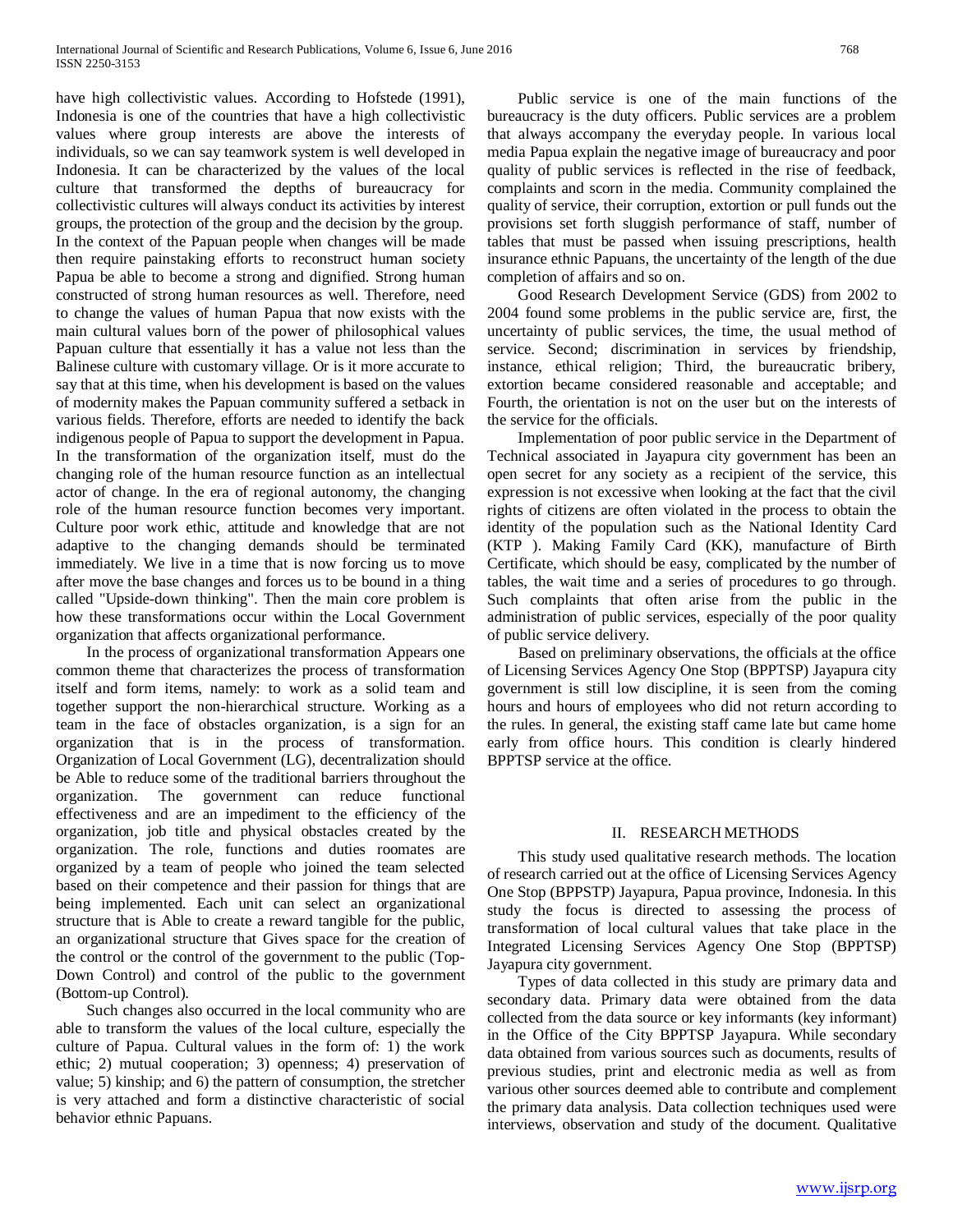data analysis techniques used include: reduction of data, organizing data, and interpretation of data.

## III. RESULTS AND DISCUSSION

## **Process Transformation Values Into Local Culture System In The Public Services Office of Licensing Services Agency One Stop (BPPTSP) in Jayapura**

 Citing the views Capra (Praise Leksono, 2009) that the transformation process will involve changes in social relationships and ecological networks. If Netting structure is changed, there will be in it a transformation of social institutions, values and ideas. Its transformation process runs according to the cycle of events, growth, unity and integrity. The process of transformation of cultural values of local Papuans into the value system of the public service in the office of the Office of Licensing Services Agency One Stop BPPTSP Jayapura City when analyzed also experiencing such conditions have been disclosed by Capra. The government bureaucracy actually also formed with the cultural values of the organization in accordance with the features and characteristics of the bureaucracy. In general characteristics of bureaucracy can be assessed by several aspects, especially in the context of public service, namely: 1) the existence of a clear division of tasks each employee so it is clear who is in charge of giving direct service (line staff) and where the employee or unit in charge of providing support to the function line ( supporting staff), this is called the Clear division of labor; 2) each of the tasks assigned to the employee; 3) work in design based on common tasks and jobs that may not overlap (specialization); 4) every position in the organization constantly monitored through the chain of command in which the low position is supervised by the higher position (Hierarchical arrangement of positions / Chain of Command); 5) employee behavior is always guided by formal rules and regulations (Uniformly guide employee behavior by formal rules and regulations); 6) tasks constantly conditioned work environment for stable and continuous (Reduce uncertainty about task performance); 7) leadership is not involved in the selection of subordinates, so there is no emotional connection so as to create justice (No emotional attachments and Provides for fairness); 8) staffing is based entirely on the competence (Rigid selection criteria).

 The characteristics of the bureaucracy has implications on what values prevailing in the bureaucracy. The principles that apply in this bureaucratic organization that is seen by Max Weber as a form of efforts to prevent bureaucracy is not professional and neutral. Thus, of course, the values that are developed and used in the bureaucracy, especially in the delivery of services promoting non-discrimination, diversity and always prioritize professionalism. Not tolerated the delivery of services that do not have a rationale that has been determined by the mechanism and regulation that has been determined, usually through standard operating procedures (SOP), technical instructions (technical guidelines), and operational guidelines (Guidelines).

 When the values of the local culture transformed into public service system then causes a change to the values used by the organization that exists, then it is not something that is not strange, because the transformation does cause changes to the organization with. The question is how the values of the local culture transformed into the bureaucracy and shifting the values of the existing bureaucracy? This can happen when the values of the local culture is stronger than the influence of cultural values existing bureaucracy.

 The process of transformation of the cultural values of the people of Papua into the public service system in the Office of the Licensing Service Agency One Stop (BPPTSP) Jayapura city happens in some way or form. 1) the transformation process occurs because the motives of the employees where previously this organization very bad image in the eyes of the people that need to be changed; 2) the public should be regarded as a family should be served well; and 3) local wisdom that puts a sense of security in their daily lives should also be manifested in providing services; 4) command Medium Term Development Plan (RPJMD) and Vision Jayapura city to use local wisdom as an operational basis for the government in Jayapura has implications for the entire working units (SKPD) in the city of Jayapura should adopt the values of the local people of Papua to in the public service system in the Office of Licensing services Agency One Stop (BPPTSP); 5) local cultural products such as ornaments of buildings and traditional ceremonies depicting togetherness and family into a medium that enables the transformation process; 6) networks between individuals within the organization with outside parties also adds new values for the Office of Licensing Services Agency One Stop (BPPTSP), mainly due to the new values of the individual / organization that has long practiced with good values the value of public services considered good; 7) the process of transformation of the new values also occur through education and training, which in the process of improving the competence of employees also emphasized the importance of having the awareness to use the values of the local culture; 8) socialization of the new members of the organization also become a place that is quite effective in the transformation process of cultural values organization that is in the existing local values as the basis to act and behave in providing public services in the Office of Licensing Services One Stop ( BPPTSP) Jayapura city.

 As a result of these motives, the then members of the organization are determined to change the way in providing services by basing itself on the view that society when people served should be viewed as a family that should be cherished. As befits Papua community who honored guests come to your home, is seen as a family, received with suave. Values and local wisdom of the people of Papua are then transformed into the values of the organization when providing services. Very clearly the adoption of the values and local wisdom in the public service system in the Office of Licensing Services Agency One Stop (BPPTSP) is strongly influenced by environmental factors surrounding where Licensing Services Agency One Stop (BPPTSP) operate and perform its functions.

 Efforts to encourage a change in the system at the service of the Office of Licensing Services Agency One Stop (BPPTSP) Also through the involvement of the employees to design Reviews their behavior roomates first included in the comparative study to the office of the Regional Government of Sragen , See and witness how the mechanisms and public service system in Sragen encourage them to be Able to Also apply them. However, based on the information Obtained, they Agreed to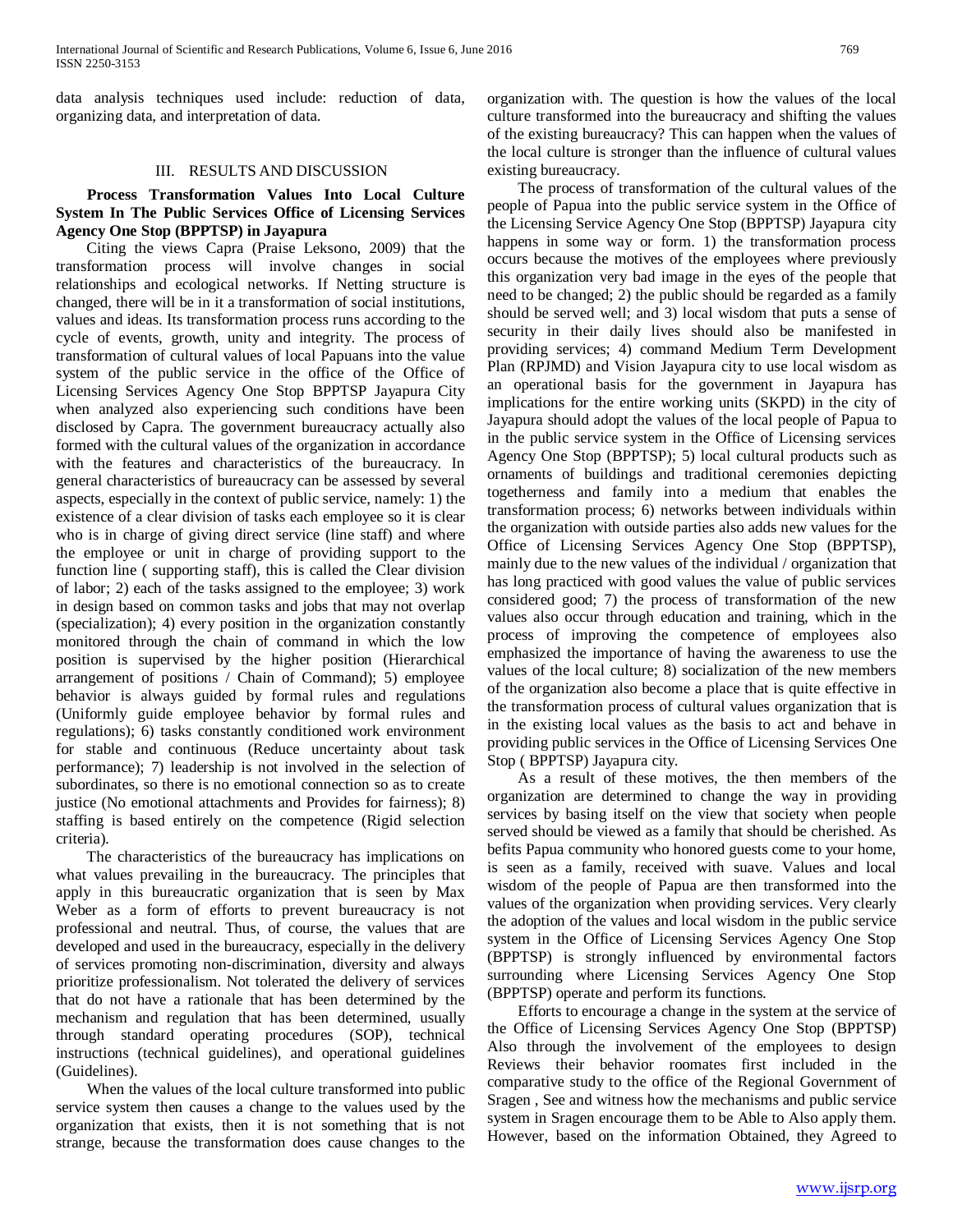modify the related systems and service mechanism they have seen in Sragen. So there is a combination of the process of transformation to change the values in the public service system in the Office of Licensing Services Agency One Stop (BPPTSP) Jayapura city. On one side there is the need to a make improvements and differences in public service Compared with the previous organization, and on the other hand they do modify the values of public service by Adopting the values of the culture and local wisdom as the values underlying the public service system in the organization Licensing Services Agency One Stop (BPPTSP) Jayapura city. Even in order to provide better service to the public, the use of the local language is Often used, reason than Because people are still many who do not speak fluent Indonesian as well in order to get closer to being served. The process of transformation is the result of a combination as described above are expected to impact on the performance of public services of the Office of Licensing Services Agency One Stop (BPPTSP) Jayapura city, the better. Conceptually, this condition can be positive if the notion of service delivery is more convenient Because it is coming to be seen as a guest the which must be respected. But it can also have negative consequences when understanding that comes is living and family who have served in advance or do not use a standard procedure, while the family were not getting the service must be in accordance with the formal procedures have been defined.

 Jayapura City Vision, Vision mayor and vision Licensing Services Agency One Stop (BPPTSP) is driving the transformation of cultural values of indigenous people of Papua into the public service system in the office of Licensing Services Agency One Stop (BPPTSP). Vision Jayapura city which instructs that in running the bureaucracy in Jayapura city should always be based on the values of local wisdom. Because it is the vision of the city of Jayapura then requires the entire vision of officials and work units (SKPD) always well in running the bureaucracy based on local wisdom. Licensing Services Agency One Stop (BPPTSP) follow the mandate of the vision and the Medium Term Development Plan (RPJMD) Jayapura city into the Strategic Plan of the Integrated Licensing Services Agency One Stop (BPPTSP) where the main runway in carrying on education should be based on local wisdom. Momentum is what causes Licensing Services Agency One Stop (BPPTSP) Jayapura City must adopt local values into the public service system. So it can be concluded that the process of transformation of local values into the public service system occurs because of an order of the Medium Term Development Plan (RPJMD) and Jayapura City Vision. This condition is different from the usual habits of the transformation process in which individuals of the officials who knowingly and does not carry the values of the Medium Term Development Plan (RPJMD) people into the organization and eventually thrown into the values within the organization.

 The transformation of local cultural values into the bureaucracy basically already long ago been put forward by F.W. Riggs (1964) in which he stated that in a transitional society (prismatic society) the likelihood of the process of transformation of local cultural values with the organization (bureaucracy) is very likely to occur because in such a society tend to no characteristics that blend when compared to modern society. As a result, according to Riggs (1964), the community like this when entering the world of bureaucracy encounter situations where difficult to distinguish between the formal rules of the organization with the rules in force in the community. As a result of cultural values of society affect the values of the organization in which the shape of the heterogenity practice, overlapping, and formalism. The occurrence of such practices affect the organization is no longer able to distinguish where the rules of formal and non-formal where the rule. Even at such a transition society tends to practice the old habit than formal rules of the organization. As a result, there are overlaps between the rules of social custom (local values) with the formal rules of the organization. Even further R.K. Sapru (2013), states that the traditional ideas and modern exist together and conflicting between each other. In giving the waiter principle who is first come first served basis so, he would, but in many such communities judgment based on the values of the society that prioritizes kinship, group, ethnically and even clicks.

 The values of the local culture in the public service system in the Office of Licensing Services One Stop (BPPTSP) has been able to transform the organization into an organization working units (SKPD) differentiator of Work Unit (SKPD) to another in the Jayapura City (Mangkunagara, 2005). Kotter and Hesket (1997) explains that classify cultures into three categories. One very important category in terms of performance is the importance of culture that is in harmony with the organization's performance. Cultural values of the organization, especially in the public service system in the office Licensing Service Agency One Stop (BPPTSP) representing the values of the local culture is not an issue for the organization if the values of the local culture are aligned with organizational goals to improve organizational performance. Most of the values of the local culture in the public service system in the office of Licensing Services Agency One Stop (BPPTSP) Jayapura City has even been able to be a value which is positive because it is able to push the performance of the organization.

 Local cultural products such as ornaments of buildings and traditional ceremonies depicting togetherness and family into a medium that enables the transformation process. Ornaments are cultural products of the Papuan people is typical. Nowadays everywhere both office-government offices, hotels and clothing typical of the people of Papua has become a differentiator with other regions in Indonesia. This happens because it is stipulated in the Regulations area of the building, where each applicant building permit (IMB) had to make ornaments tribe in Jayapura, whether it was in the hotel, or even a fence at Sentani airport in Jayapura. The goal is to preserve the culture of the people of Papua. Jayapura city government's willingness to make the products of the local culture an integral part of the everyday people and Jayapura city government seems to be transformed into a system of public service performed by the Office of Licensing Services Agency One Stop (BPPTSP). Traditional ceremonies that show the importance of the values of togetherness and family transformed into a value on a daily basis the employees in carrying out its mission as a public servant. On any given day all employees are required to wear clothing patterned Papua. Common values transformed into a way of providing services based on the spirit of family and togetherness. The process of transformation of cultural values usually through networking between the parties within the organization from outside the organization. Similarly, what happened in the Office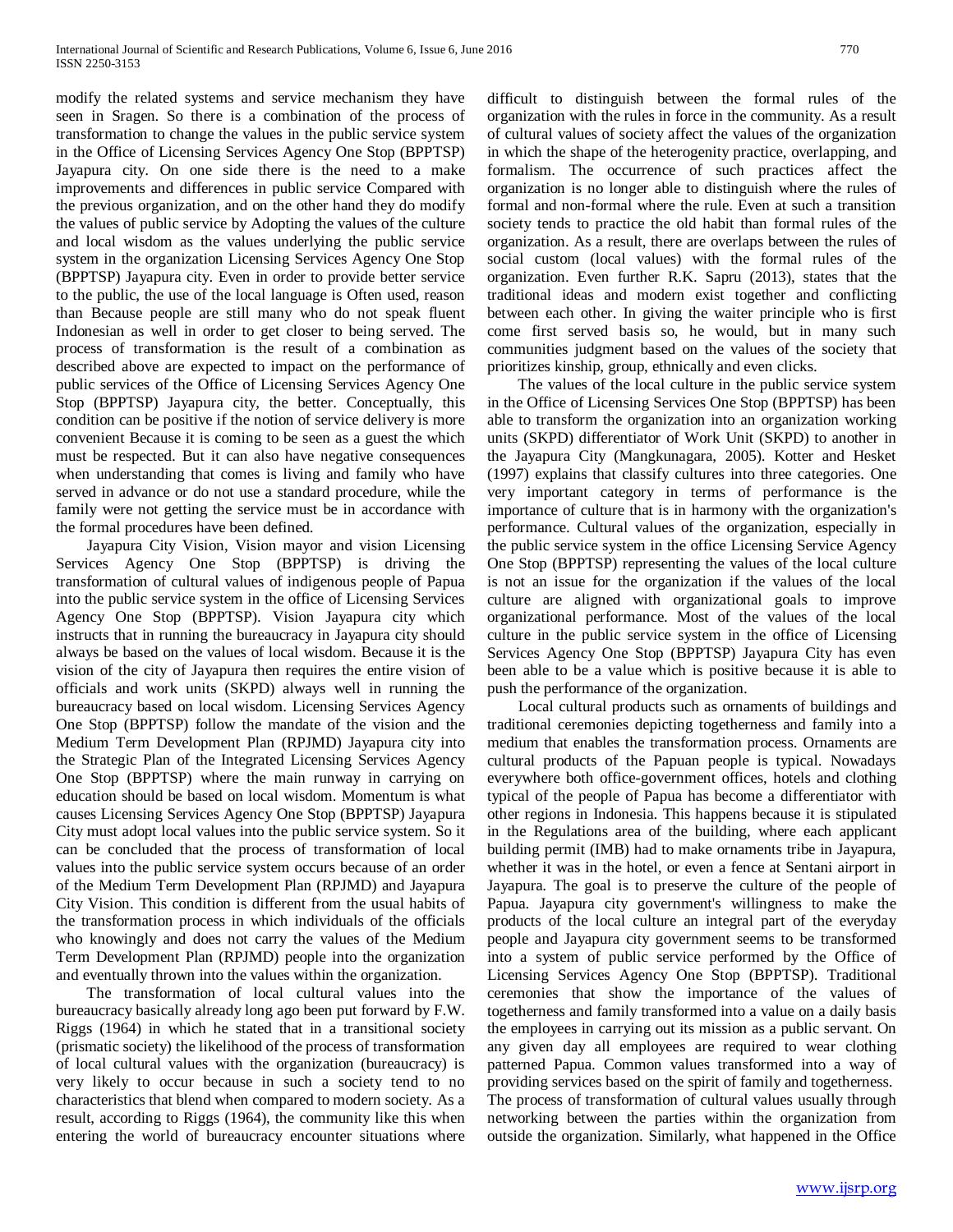of Licensing Services Agency One Stop (BPPTSP). Networks between individuals within the organization with outside parties also turned out helped add new values to the Office of the Licensing Service Agency One Stop (BPPTSP), mainly due to the new values of the individual / organization that has long practiced with good values public services are considered good. The values of the public service that has been practiced in other places, in this case the existing agency in Sragen apparently want to be replicated and be one way to change the system in the service of the Office of Licensing Services Agency One Stop (BPPTSP). The process of transformation of values going through the process of changing the mindset of the employees either through a direct view the best service practices (best practices) as well as through education and training, led by the infrastructure of Sragen local government. Systems and procedures that exist in Sragen is further modified by adding the values of the local culture of the people of Papua.

 Socialization of the new members of the organization Also typically can be a means to instill cultural values that already exist in the organization. in the Office of Licensing Services Agency One Stop (BPPTSP) means of socialization of the culture of the organization IS ALSO applied to employees who had entered. This method is fairly effective Considered in the transformation process of organizational culture that values are already local values as the basis to act and behave in providing public services in the Office of Licensing Services Agency One Stop (BPPTSP) in the city of Jayapura. This has been stated by Kotter and Heskett (1997) that represent cultural behavior patterns or style of an organization, that the new employees are automatically driven to follow the behavior of the employees who have been there.

 It can be concluded that the process of transformation of the values of the local culture into the public service system organized by the Office of Licensing Services One Stop (BPPTSP) in Jayapura happen in two ways: first through the intervention of the government through its policies, and secondly through the grades local cultures brought by members of the organization into the organization and through a process called acculturation process. Acculturation process significantly grow and develop along with the culture that comes from outside. In general terms of acculturation (acculturation) is a mix of cultures which then produces a new culture without losing the original elements in the culture. This condition occurs in the context of the process of cultural transformation of local people of Papua into bureaucracy Licensing Services Agency One Stop (BPPTSP).

## *Proposition*

 *If the values of the local culture has the power to transform into the cultural values of bureaucracy, whether caused intentionally designed through-led military intervention, or through policy, the process of acculturation cultural values local to the organization through the members of the organization can be made easily.*

## IV. CONCLUSION

 The process of transformation of local culture into the organization's culture Licensing Services Agency One Stop (BPPTSP) occurs in two ways namely; first, through the design and local government intervention, both, through a process of acculturation. Further, the process namely through: 1) the transformation occurred because the motives of the employees where previously this organization very bad image in the eyes of the people that need to be changed; 2) the public should be regarded as a family should be served well; and 3) local wisdom that puts a sense of security in their daily lives should also be manifested in providing services; 4) command Medium Term Development Plan (RPJMD) and Vision Jayapura city to use local wisdom as an operational basis for the government in Jayapura has implications for the entire working units (SKPD) in the city of Jayapura should adopt the values of the local people of Papua to in the public service system in the Office of Licensing services Agency One Stop (BPPTSP); 5) local cultural products such as ornaments of buildings and traditional ceremonies depicting togetherness and family into the media that motivates the transformation process; 6) networks between individuals within the organization with outside parties also adds new values for the Office of Licensing Services Agency One Stop (BPPTSP), mainly due to the new values of the individual / organization that has long practiced with good values the value of public services considered good; 7) the process of transformation of the new values also occur through education and training, which in the process of improving the competence of employees also emphasized the importance of having the awareness to use the values of the local culture; 8) socialization to the new members of the organization also become a place that is quite effective in the transformation process of cultural values organization that is in the organization existing local values as the basis to act and behave in providing public services Licensing Service Agency One Stop ( BPPTSP) in Jayapura.

#### **REFERENCES**

- [1] Hofstede, Geert. 1991. Cultures and Organizations : Software Of The Mind.New York: McGraw-Hill.
- [2] Kotter, Jhon P. and Heskett, James L., 1997. Corporate Culture and Performance,New York: The Free Press, A Division of Mac Millan, Inc.
- [3] Mangkunegara, Anwar Prabu. 2005. Manajemen Sumber Daya ManusiaPerusahaan. Bandung PT.Remaja Rosdakarya.
- [4] Putranto Puji Leksono. 2009. Pengaruh Senam Otak Terhadap Fungsi Memori Jangka Pendek Anak Dari Keluarga Status Ekonomi Rendah. Tesis. Semarang: Universitas Diponegoro
- [5] Riggs, F.W. 1964. Administration in Developing Countries : The Theory of Prismatic Society, Hougston Mifflin Company. Boston.
- [6] Ritzer, George. 2010. Socoiological Theory. Eight Edition. New York: McGraw-Hill.
- [7] Robbins, Stephen P. 2007. Perilaku Organisasi, Edisi Bahasa Indonesia, Jilid I dan II. Prinhalindo : Jakarta.
- [8] Sapru,R.K 2013,. Administrative Theories and Management Thought, PHI Learning Private Limited, Delhi

## AUTHORS

**First Author** – Beatus Tambaip, Graduate Student PhD, Study Program : Science Of Public Administration. Hasanuddin University, Makassar, Indonesia. Email : beatus.tambaip@yahoo.com

**Second Author** – Suratman. Faculty Of Social Sciences and Political Sciences. Hasanuddin University,Makassar